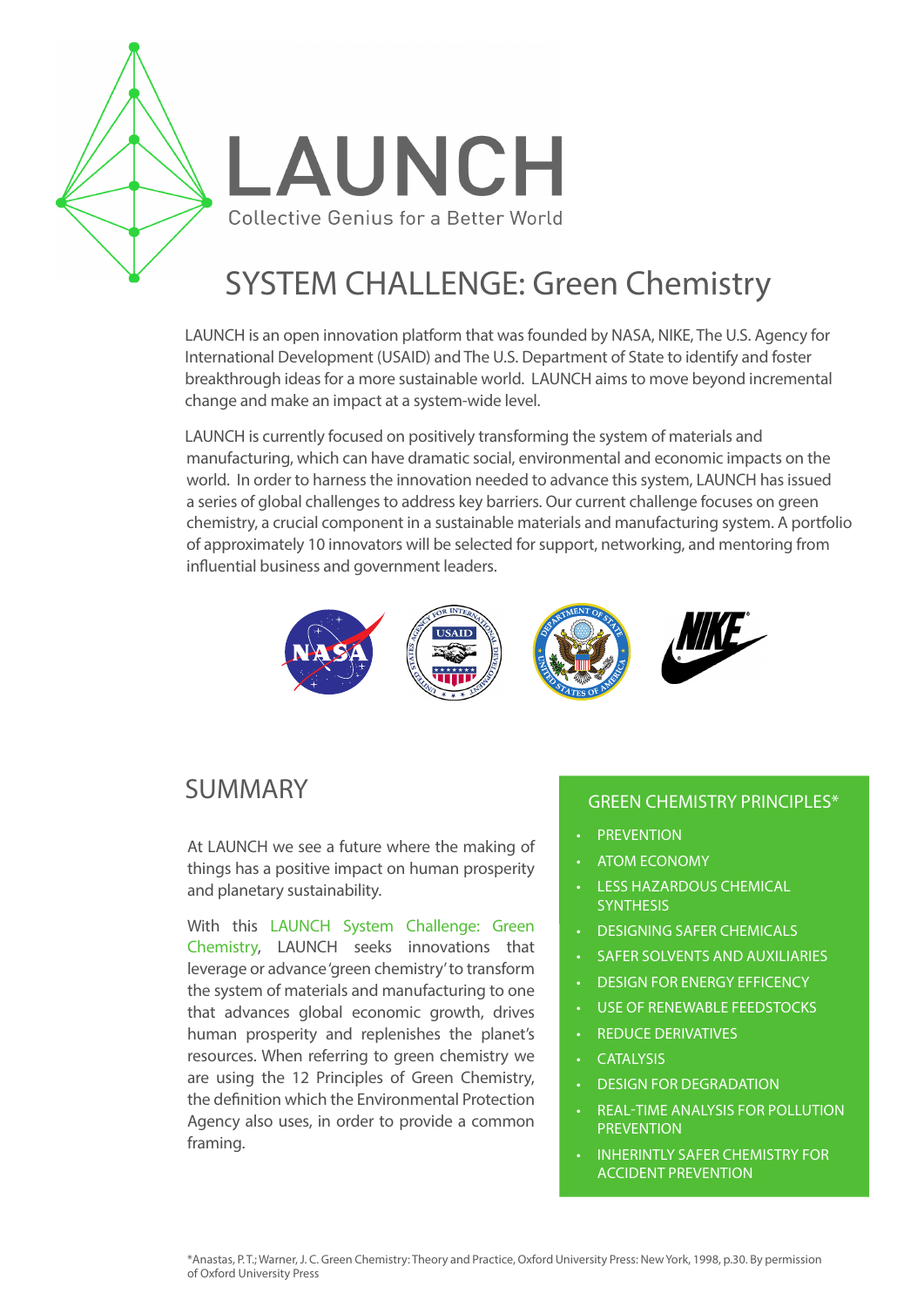### LAUNCH SYSTEM CHALLENGE: GREEN CHEMISTRY SEEKS INNOVATIONS IN

materials and manufacturing, using the Green Chemistry Principles. This challenge is specifically focused in the following areas with preference for projects that support local, Micro, Small, and Medium Enterprise inclusion that also create equitable, empowered workforces. Innovations can be technical, processes, business models, enabling platforms, relevant data capture and assessment, and capability building.

- Solutions that reduce the use of hazardous chemicals in materials and processes. EXAMPLE: Eliminate the use of solvents in materials, green solvent replacement for precision cleaning.
- Solutions that enable the use of low environmental impact, renewable feedstocks. EXAMPLE: Drop-in chemicals or materials from biological input vs. constrained resources such as petroleum.
- Chemistry that enables end-of-life recycling or maximize the potential for closed loop systems while minimizing hazard. EXAMPLE: De-bondable adhesives, technologies that allow for disassembly after consumer use, self-healing wires.
- Solutions that increase energy, water, and raw material efficiency, minimizing the use of constrained resources. EXAMPLE: Replacement for antimony, new techniques for Polychlorinated Biphenyls (PCBs) cleanup.
- Solutions that maximize community, worker, consumer, and environmental safety from hazardous chemicals.

EXAMPLE: Cost-effective effluent technologies that remove chemistries from waste water; technologies that eliminate the use or discharge of hazardous chemistries or that consume large amounts of water, Emulsified Zero-Valent Iron (EZVI) use in groundwater remediation.

• Enabling models, education, and tools to help industry and consumers select greener chemistry alternatives.

EXAMPLE: Education, business processes, and business models that identify and drive the use of greener chemistry alternatives within the supply chain while protecting chemical formulator confidential business information.

Please note that innovation submissions need only match one of the points of interest described above, although submissions that match multiple points are also welcome.

# ELIGIBILITY

We are interested in proven technologies, prototypes and innovations that align with the Green Chemistry challenge statement and have the potential to scale in 2 years. Innovations can include but are not limited to business models, technologies, processes, programs and products that help transform the system of materials and manufacturing.

Responses from companies (small to large), entrepreneurs, inventors, non-profit organizations with strong program implementation capacity, academics and research institutions, national laboratories, government agencies, social enterprises and venture capitalists are welcome. Applicants poised to "go to market" and/or scale up their innovations will receive the most benefit from the LAUNCH experience.

# EVALUATION CRITERIA

The best proposals (up to 10) will be chosen by a panel of experts from our LAUNCH Network based on the following criteria:

- 1. Alignment with the Challenge
- 2. Impact
	- a) Transformative potential in the System, b) Environmental impact, c) Social impact
- 3. Innovation

a) Technical viability, b) Market fit, c) Potential for scale, d) Management capability